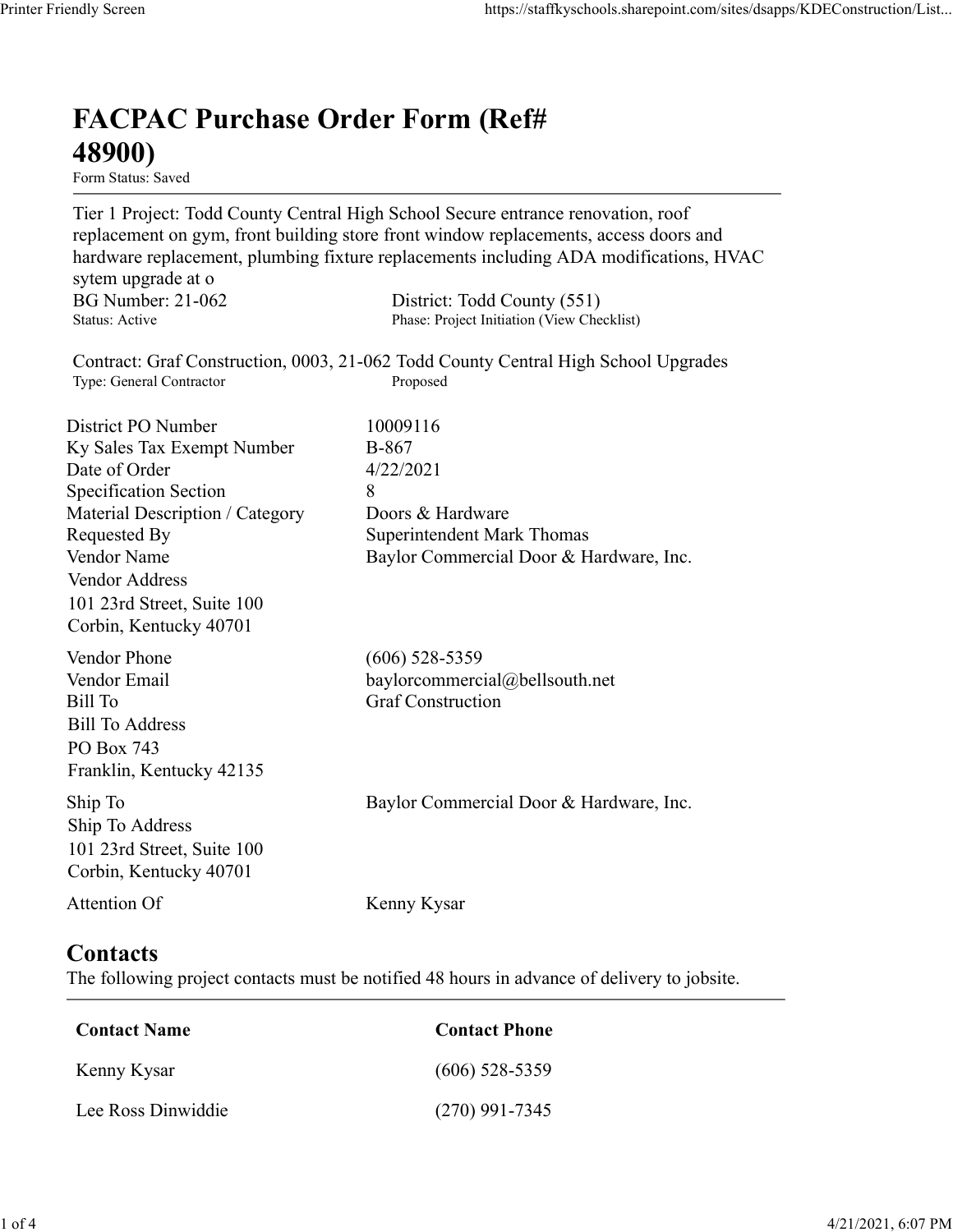## **Materials**

| Item<br><b>Number</b> | Quantity | <b>Unit Price</b>      | <b>Total</b>                                                                                                                                                                                                                                                                                  |
|-----------------------|----------|------------------------|-----------------------------------------------------------------------------------------------------------------------------------------------------------------------------------------------------------------------------------------------------------------------------------------------|
| $\mathbf{1}$          |          | \$123,517.00           | \$123,517.00                                                                                                                                                                                                                                                                                  |
|                       |          |                        | \$123,517.00                                                                                                                                                                                                                                                                                  |
|                       |          |                        |                                                                                                                                                                                                                                                                                               |
|                       |          |                        |                                                                                                                                                                                                                                                                                               |
|                       |          |                        |                                                                                                                                                                                                                                                                                               |
|                       |          | 4/22/2021<br>4/22/2021 | https://staffkyschools.sharepoint.com/sites/dsapps/KDEConstruction/List<br>Furnish the necessary materials to complete the following bid package(s) / specification<br>section(s) in its entirety. All materials shall be in accordance with the requirements of the<br>Purchase Order Total: |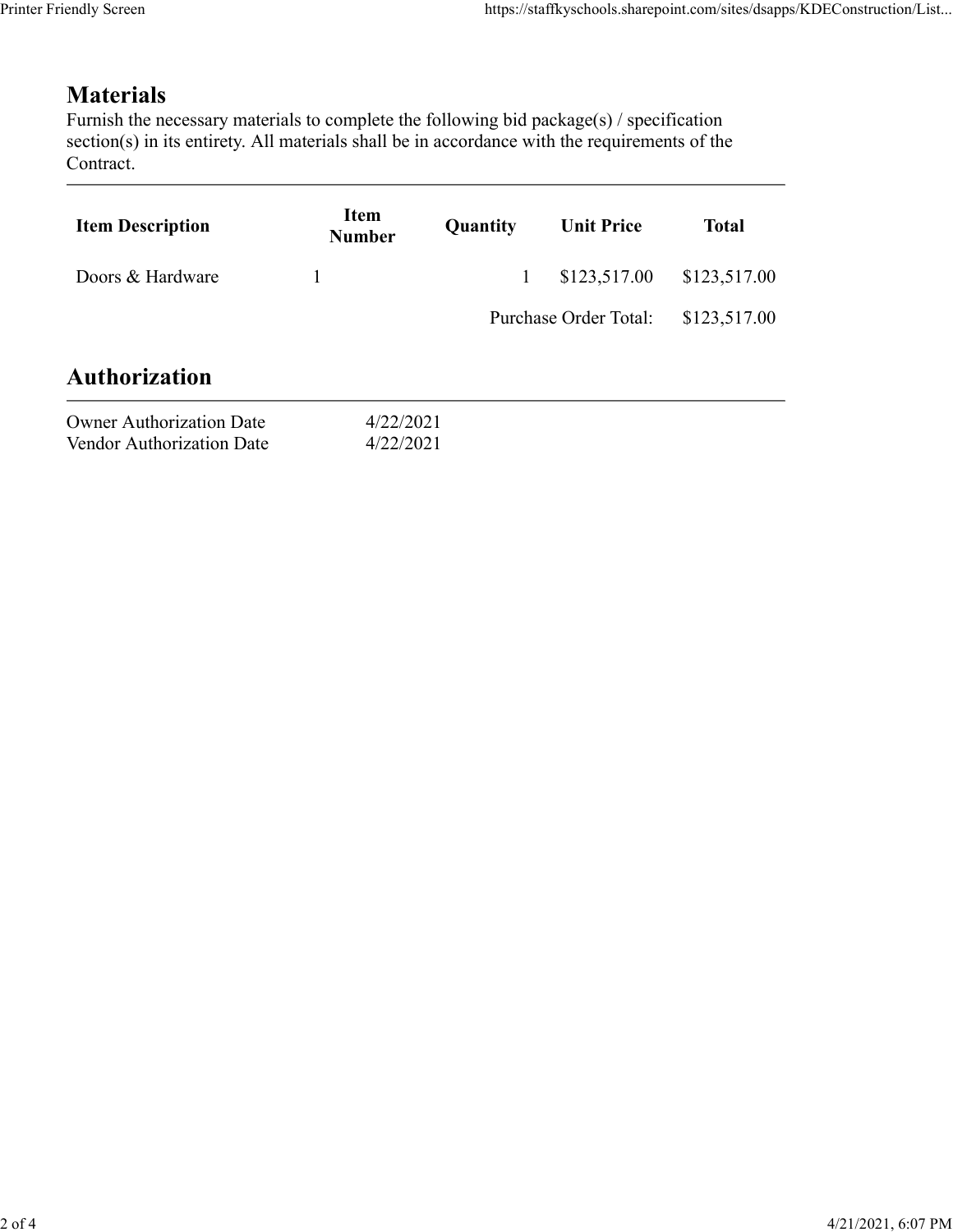| Printer Friendly Screen                                                                                                                                                                                                                                                                                                                                                                                                                                                                                                                                                                                                                                                                                                                                                                                                                                                                                                                                                                                                                                                                                                                                                                                                                                                                                                                                                                                                                                                                                                                                                                                                                                                                                                                                                                                                                                                                                                                                                                                                                                                                                                                             |                                                                                          |  |  |
|-----------------------------------------------------------------------------------------------------------------------------------------------------------------------------------------------------------------------------------------------------------------------------------------------------------------------------------------------------------------------------------------------------------------------------------------------------------------------------------------------------------------------------------------------------------------------------------------------------------------------------------------------------------------------------------------------------------------------------------------------------------------------------------------------------------------------------------------------------------------------------------------------------------------------------------------------------------------------------------------------------------------------------------------------------------------------------------------------------------------------------------------------------------------------------------------------------------------------------------------------------------------------------------------------------------------------------------------------------------------------------------------------------------------------------------------------------------------------------------------------------------------------------------------------------------------------------------------------------------------------------------------------------------------------------------------------------------------------------------------------------------------------------------------------------------------------------------------------------------------------------------------------------------------------------------------------------------------------------------------------------------------------------------------------------------------------------------------------------------------------------------------------------|------------------------------------------------------------------------------------------|--|--|
|                                                                                                                                                                                                                                                                                                                                                                                                                                                                                                                                                                                                                                                                                                                                                                                                                                                                                                                                                                                                                                                                                                                                                                                                                                                                                                                                                                                                                                                                                                                                                                                                                                                                                                                                                                                                                                                                                                                                                                                                                                                                                                                                                     | https://staffkyschools.sharepoint.com/sites/dsapps/KDEConstruction/List                  |  |  |
| <b>Purchase Order Signature Page (Online Form Ref# 48900)</b>                                                                                                                                                                                                                                                                                                                                                                                                                                                                                                                                                                                                                                                                                                                                                                                                                                                                                                                                                                                                                                                                                                                                                                                                                                                                                                                                                                                                                                                                                                                                                                                                                                                                                                                                                                                                                                                                                                                                                                                                                                                                                       |                                                                                          |  |  |
| Vendor                                                                                                                                                                                                                                                                                                                                                                                                                                                                                                                                                                                                                                                                                                                                                                                                                                                                                                                                                                                                                                                                                                                                                                                                                                                                                                                                                                                                                                                                                                                                                                                                                                                                                                                                                                                                                                                                                                                                                                                                                                                                                                                                              | Date                                                                                     |  |  |
| Owner                                                                                                                                                                                                                                                                                                                                                                                                                                                                                                                                                                                                                                                                                                                                                                                                                                                                                                                                                                                                                                                                                                                                                                                                                                                                                                                                                                                                                                                                                                                                                                                                                                                                                                                                                                                                                                                                                                                                                                                                                                                                                                                                               | Date                                                                                     |  |  |
| <b>Terms and Conditions</b><br>1. Drawings, catalogs, cut sheets, or samples shall be submitted for approval.<br>2. All invoices shall be sent to the contractor/subcontractor designated on the purchase<br>order for approval. No invoices shall be sent directly to the Board of Education<br>(Owner) for payment.<br>3. All invoices shall reference the purchase order number.<br>4. No change in, modification of, or revision of this order shall be valid unless in writing<br>and signed by the Owner.<br>5. Vendor agrees to observe and comply with all applicable federal, state and locals laws,<br>rules, ordinances and regulations in performance of this order.<br>6. Vendor shall not assign this order or any right hereunder without first having obtained<br>the written consent of the Owner.<br>7. Deliveries are to be made in accordance with the Owner's schedule, as directed by the<br>General Contractor (GC), Construction Manager (CM) or Qualified Provider (QP).<br>8. The Owner may cancel this purchase order in whole or in part in the event that the<br>vendor fails or refuses to deliver any of the items purchased, within the time provided,<br>or otherwise violates any of the conditions of this purchase order, or if it becomes<br>evident that the vendor is not providing materials in accordance with the specifications<br>or with such diligence as to permit delivery on or before the delivery date.<br>9. The vendor agrees to deliver the items to the supplied hereunder free and clear of all<br>liens, encumbrances and claims.<br>10. If any of the goods covered under this purchase order are found to be defective in<br>material or workmanship, or otherwise not in conformity with the requirements of this<br>order, the Owner, in addition to the other rights which it may have under warranty or<br>otherwise, shall have the right to reject the same or require that such articles or<br>materials be corrected or replaced promptly with satisfactory materials or<br>workmanship.<br>11. By acknowledging receipt of this order, by performing the designated work or any | portion thereof, or by shipping the designated goods, the vendor agrees to the terms and |  |  |